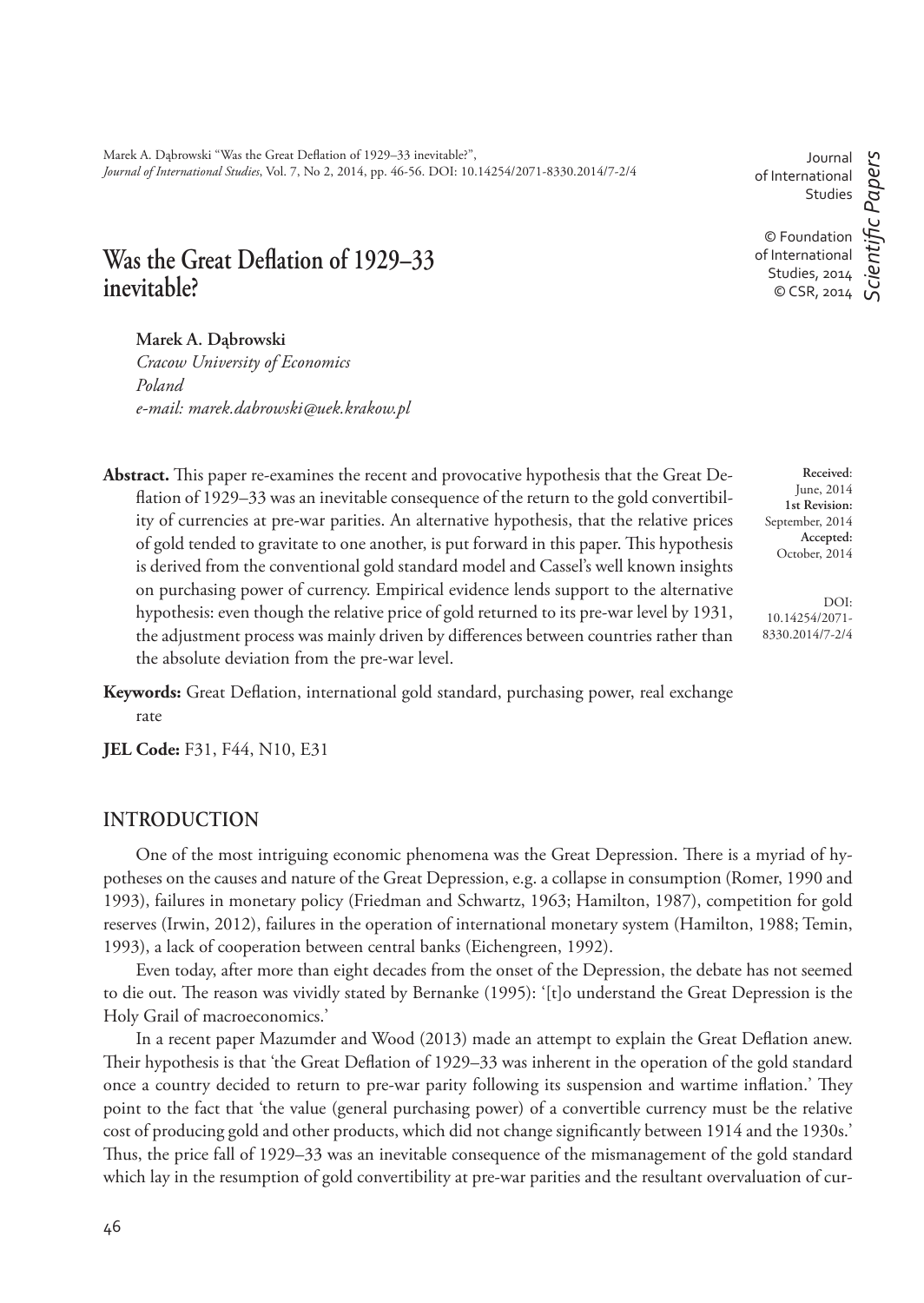rencies. Moreover, macroeconomic policies were of secondary (if any) importance with their impact limited, at most, to the deflation's timing.

One terminological comment should be made here. Mazumder and Wood (2013) use the term Great *Deflation* and not *Depression* since they focus on price levels only. One should not overemphasize that difference because deflationary forces were at the heart of the Great Depression. Indeed, Mazumder and Wood (2013) admit that even though real effects are not discussed in their analysis they 'may be surmised. 'For Bernanke (1995) 'no account of the Great *Depression* would be complete without an explanation of the worldwide nature of the event, and of the channels through which *deflationary* forces spread among countries' (emphasis added). The channels linking deflation and depression are analysed in detail by Bernanke and James (1991). It is also interesting to observe that Knakiewicz (1967) used the term 'deflation' in her description of the course of economic events in Poland in 1930–1935.

The objective of this paper is threefold. First, the hypothesis that the Great Deflation was inevitable is re-examined. It is demonstrated that even though this hypothesis conforms well to the conventional gold standard model developed by Barro (1979), it is oriented at the long-run (ultimate) equilibrium and does not explain the adjustment process towards it. Thus, its main weakness is the lack of a credible explanation of the medium-run equilibrium and the deflation's timing. Second, a competing hypothesis is put forward, which says that the relative prices of gold tended to gravitate to one another. Its theoretical underpinnings are derived from the conventional gold standard model and Cassel's insights on purchasing power of currency. Third, both hypotheses are confronted on empirical grounds.

The paper is organized in a standard way. In Section 2, Mazumder and Wood's hypothesis is shortly presented. Its drawbacks are discussed in Section 3. Theoretical foundations of the alternative hypothesis are explained in Section 4; Section 5 compares these two hypotheses. Results of empirical tests are discussed in Section 6 and conclusions are offered in the last Section.

## **ARGUMENTS IN FAVOUR OF THE GREAT DEFLATION'S INEVITABILITY**

Mazumder and Wood (2013) use a simplified version of the model presented by Barro (1979) to explain the inevitability of the Great Deflation. The model describes a world economy with full employment, fully flexible prices and fixed exchange rates. Money supply,  $M<sup>s</sup>$ , and money demand,  $M<sup>d</sup>$ , are respectively

$$
M^s = \Gamma P_g G_m \tag{1a}
$$

$$
M^d = P\mathbf{Y}L(i) \tag{1b}
$$

where  $\Gamma$  is the money multiplier or the reciprocal of the cover ratio,  $P_{_{\rm g}}$  is the fixed nominal price of gold,  $G_{_{\rm m}}$ is the monetary gold stock, *P* is the general price level of commodities, *Y* is the aggregate income (output), and *L* is a decreasing function of the nominal rate of interest, *i*. In equilibrium the relative (real) price of gold,  $P_g/P$ , is

$$
\frac{P_g}{P} = \frac{Y L(i)}{\Gamma G_m} \tag{2}
$$

and it holds at all times (it is assumed that equilibrium in money market holds continuously).

The monetary gold stock can change if there is a difference between the supply of new gold,  $g'$  (supply is derived from the profit maximisation by gold producers), and the demand for non-monetary gold,  $g_n^d$ ,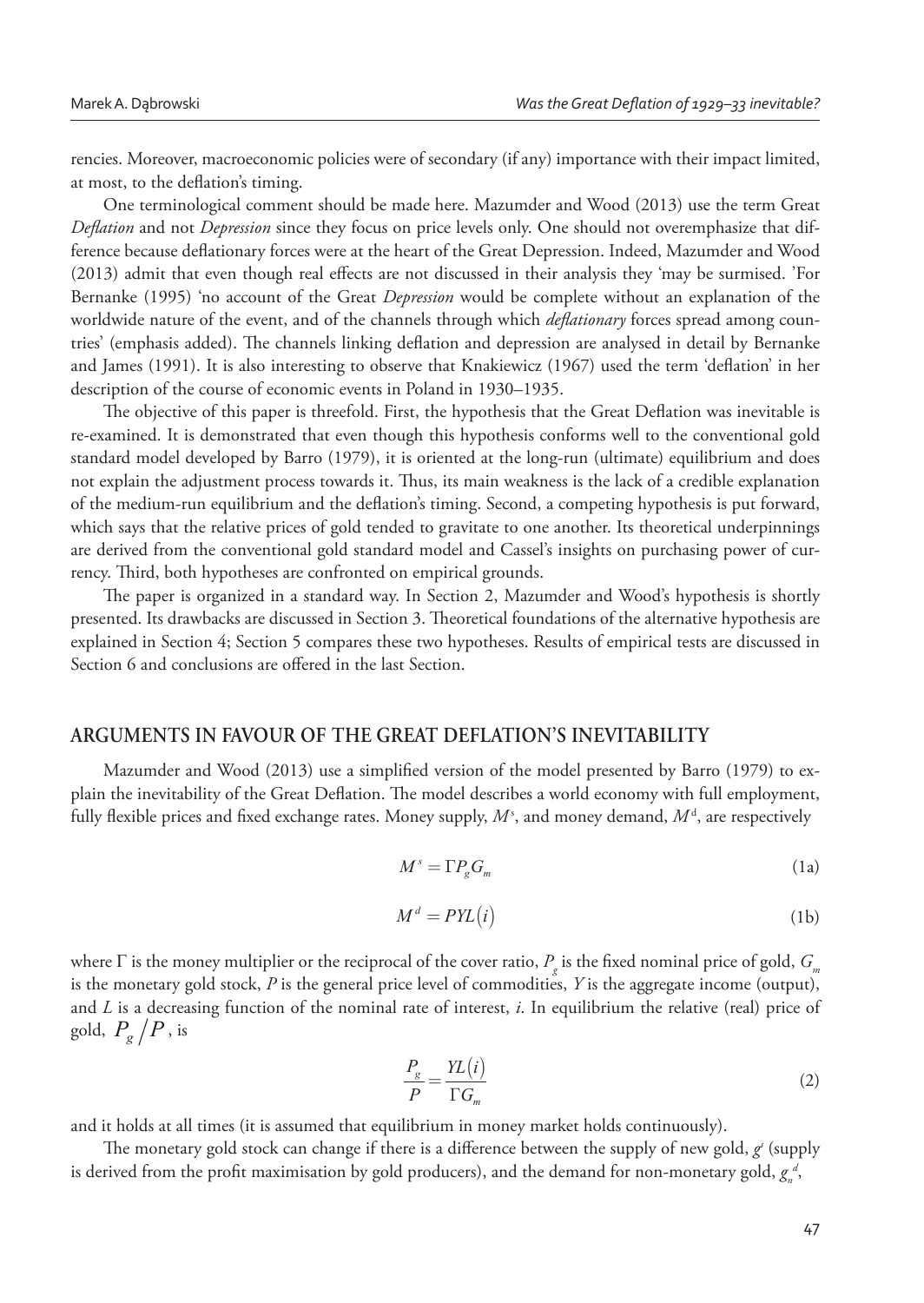$$
\dot{G}_m = g^s \left( P_g / P \right) - g_n^d \left( P_g / P, i, Y \right)
$$
\n<sup>(3)</sup>

Using the above equations, Mazumder and Wood  $(2013)$  explain adjustments to the 1913–25 inflation. Assume that monetary policy is relaxed, i.e. the cover ratio is allowed to decrease, and  $\Gamma$  goes up. Thus, the relative price of gold falls (equation (2)), gold producers are discouraged from supplying gold and demand for non-monetary gold rises. Both these factors cause the change in monetary gold stock to decrease. It could even become negative,  $\dot{G}_{m} < 0$  . According to Mazumder and Wood (2013), this is sufficient to justify the conclusion that 'the final position includes a return to the original *P* and stock of money.'

Their line of reasoning is based on the long-run solution of the Barro's model: the relative price of gold in the world economy under the gold standard returns in the long run to its initial level when disturbed by changes of velocity, changes in the price of gold or in the gold backing of monetary base. It does this because 'the value (general purchasing power) of a convertible currency must be the relative cost of producing gold and other goods, which did not change significantly between 1914 and 1930s' (Mazumder and Wood, 2013).

# **ARGUMENTS IMPAIRING THE GREAT DEFLATION'S INEVITABILITY**

Though long-run equilibrium is no doubt important, a reliable explanation of the Great Deflation cannot neglect the specifics of medium-run adjustment or, more generally, the Deflation's timing. Unfortunately this is an issue that Mazumder and Wood (2013) do not try 'to be precise about.'

There are three problems with the adjustment process that cast some doubt on its pace: sluggishness of changes in non-monetary demand, loose observance of the rules of the game by the central banks and rough empirical evidence.

First, following Barro (1979) and Barsky and Summers (1988), the demand for non-monetary gold,  $g_n^d$ , is assumed to be a difference between the target,  $f(\cdot)$ , and actual stocks of gold,  $G_{n'}$  held by private agents

$$
g_n^d = \alpha \left[ f \left( P_g / P, \pi_g, P \right) Y - G_n \right]
$$
 (4)

where  $\alpha$  is the pace of adjustment,  $\pi_{g}$  is the expected change in the relative price of gold and *r* is the real interest rate.

Due to wartime inflation  $P_g/P$  was indeed low and stimulated non-monetary demand via the increase in target stock. The pace of adjustment, however, could be and actually was rather small because there was no opportunity of profitable arbitrage. The central bank was ready to stabilize the price of gold so there was no reason to change the stock of non-monetary gold in an abrupt way. As explained by Barro (1979), currency was equally good as gold so there was no reason for speculative behaviour.

The additional factor that contributed to rather small changes in non-monetary demand was a positive correlation between interest rates and price level (the Gibson paradox). As demonstrated by Barsky and Summers (1988), a rise in the real interest rate pushed down both the long-run level of the relative price of gold and the target stock of non-monetary gold, *f*(.). Thus, the return to the gold standard at a relatively high real interest rate due to wartime expenditure and higher public debt put downward pressure on the difference between target and actual stocks of non-monetary gold.

Second, so far we have focused on the implications of equations (3) and (4). But even if one assumes that low  $P_g/P$  makes the monetary gold stock smaller, as argued by Mazumder and Wood, this does not necessarily result in a proportionate change in the stock of money. For this assumption to hold the central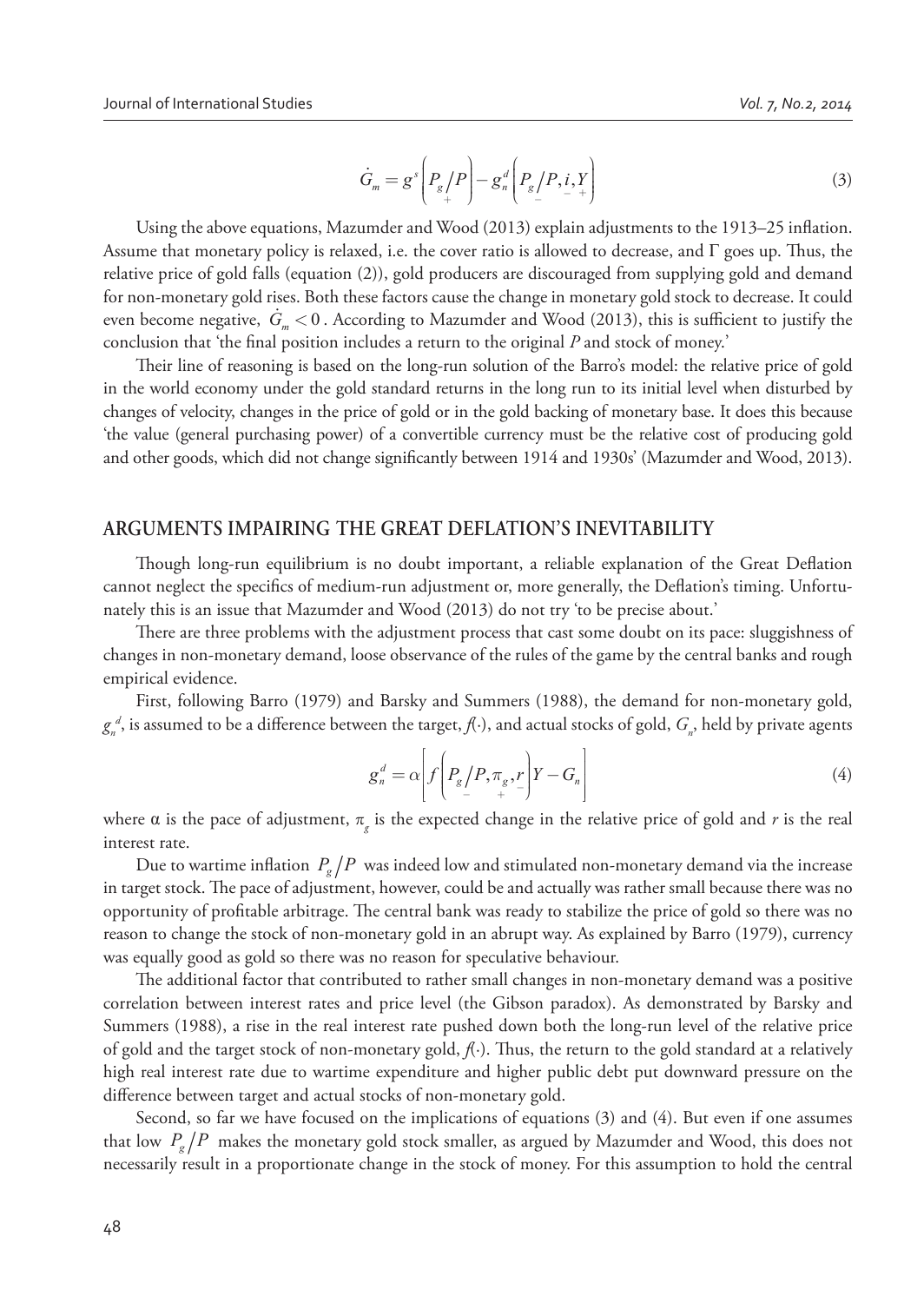bank has to observe the rules of the game, i.e. change domestic credit to reinforce the impact of gold flows onto the monetary base. In the words of McCloskey and Zecher (1981), '[a]n alternative indicator of the extent to which central bankers played the rules is the extent to which the relationship between inflows of gold and increases in domestic credit ... was positive'.

This, however, was not the case in the inter-war period. Nurkse (1945) pointed out that '[i]n the inter-war period neutralization of gold movements by central banks became, in fact, the rule rather than exception ... any change in a central bank's gold and foreign reserve was accompanied by a change *in the opposite direction* in the bank's domestic loans and securities' (emphasis in original). More detailed data on changes in central banks' international and domestic assets tabulated by Nurkse (1944, p. 69) show that the changes in the same direction were rather rare and their share in the total number of observations ranged from 19 to 35 per cent between 1928 and 1931, i.e. the period when the gold standard system was in full operation.<sup>1</sup> The weaker the observance of the rules of the game, the slower the adjustment of the stock of money and the price level.

Finally, the simple empirical evidence is in stark contrast with the adjustment process suggested by Mazumder and Wood (2013). Using the data provided by these authors (see their Table 2), one can see that the average annual rate of change of non-monetary gold decreased from 2.5 per cent in 1914–25 to 1.3 per cent in 1926–33. The rate of accumulation of monetary gold increased from 2 to 2.7 per cent in the same period. Thus, the data point to changes in the demand for non-monetary gold and changes in monetary gold stock that are opposite to those suggested by Mazumder and Wood's hypothesis.

Preliminary inspection of data on deflation also reveals the problem with Mazumder and Wood's explanation. The case of France is very instructive here. Inflation during and after the war pushed French prices far above the levels observed in the United Kingdom or the United States. In June 1928, when the gold standard was de jure re-established in France, the wholesale price index stood at the level of 611 (in 1914 it was 100). The parity adopted was 4.925 new francs for 1 old franc. Taking into account parity adjustment, one could expect that the French economy was less prone to deflation than the U.S. or British economies. The data, however, do not confirm such a conjecture (Table 1). Price deflation in France measured by the changes in wholesale prices was comparable to that experienced by the U.S. economy and almost the same as in the United Kingdom in the period that ended with the sterling crisis in September 1931. In the whole period of the Great Deflation, 1929–33, it was not weaker but more severe in France than in the U.K., U.S., or German economies.

Table 1

|         | Relative price of gold |           | Deflation             |           |  |
|---------|------------------------|-----------|-----------------------|-----------|--|
|         | June 1928              | Sept 1931 | June 1928 – Sept 1931 | 1929-1933 |  |
| France  | 80.7                   | 116.8     | 28.0                  | 377       |  |
| Germany | 70.4                   | 92.7      | 20.8                  | 32.0      |  |
| UK      | 69.4                   | 105.4     | 27.2                  | 30.2      |  |
| т те    | 69.8                   | 97.3      | 25.7                  | 30.7      |  |

Relative prices of gold (based on the wholesale price indices,  $1914 = 100$ ) and deflation.

Note: Common base is adopted, 1914 = 100, and data are seasonally adjusted.

Source: Wholesale prices on a monthly basis: for France series m04057 and for the UK – m04053 from the on-line NBER Macrohistory Database. Data for France are corrected for the change in gold parity to make it comparable to other countries. For Germany, data are from the *Statistical Year-book of the League of Nations*. U.S. data are from the on-line Federal Reserve Economic Database.

<sup>1</sup> See Friedman and Schwartz (1963, pp. 282–3) for the explanation of sterilization policy in the United States.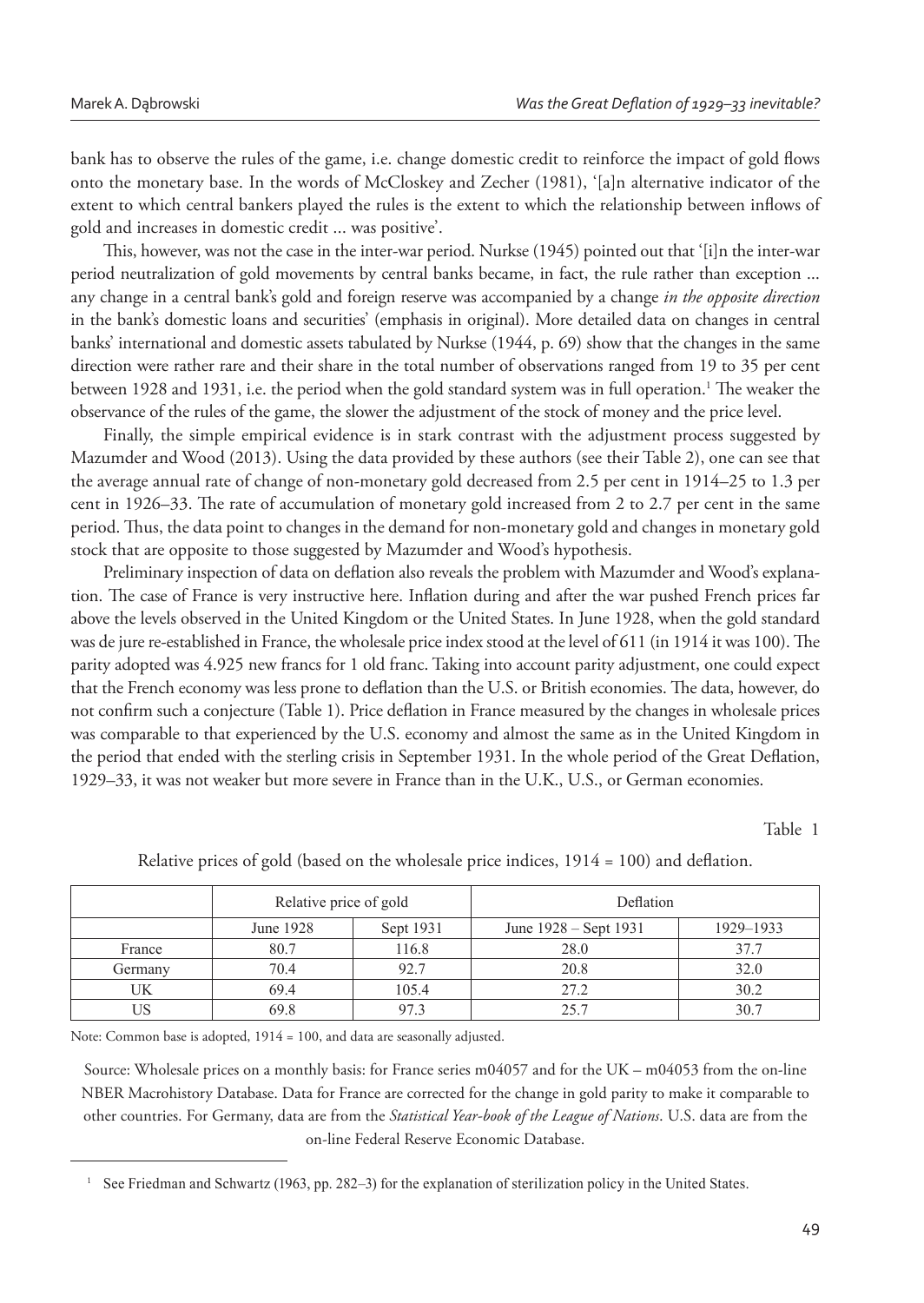#### **CASSEL'S INSIGHTS ON PURCHASING POWER OF CURRENCIES**

Since mere gold resumption at pre-war parities does not seem to be a convincing explanation for the dynamics of price changes both before and during the Great Deflation of 1929–33, an alternative hypothesis is offered in this Section. It is based on the concept of the purchasing power of currency promoted by Cassel and his two insights into the stability of monetary system. First, more than one country under the gold standard system is needed to stabilize the value of gold (a concept of a 'centre of stability'). Second, the value of a currency stems from 'the fact that this money possesses a purchasing power as against commodities and services' (Cassel 1922, p. 138; see also Cassel, 1916 and 1918).

Cassel's plan for the restoration of the gold standard was to reintroduce the pre-war parity between internal purchasing powers of sterling and dollar by stabilizing their values and creating in this way a centre of stability. The price level chosen for that purpose was not necessarily the pre-war level (Cassel, 1928). It should rather be the one that 'can most easily and most rapidly be obtained on both sides' (Cassel 1922, p. 262). The centre of stability 'would manifestly bring about a certain stabilisation, not only of the internal values of these currencies [dollar and sterling], but also the value of gold itself' (Cassel 1922, p. 261).<sup>2</sup> Moreover, it would encourage other countries to resume gold convertibility. His point was that the parity should be set with an eye to the relation between domestic and the U.K./U.S. price levels and not to the relative price of gold or pre-war parity (Cassel 1922, pp. 140–1, 260, 264–5).

Barro's model can be used to formalize the alternative hypothesis put forward in this paper. Admittedly, Barro assumes that the relative price of gold is the same across countries, but this can be easily modified. It follows from money market equilibrium in each country *j* (see equation (2)) that

$$
G_{m,j} = z_j \left( P_{g,j} / P_j \right)^{-1} \text{ for } j = 1...n
$$
 (5)

where  $z_j \equiv L_j(i_j) Y_j / \Gamma_j$ .

The crucial observation is that since gold can flow from one country to another the relative prices of gold will tend to equalize in the medium term

$$
P_{g,j}/P_j = P_g/P \quad \text{for} \quad j = 1...n \tag{6}
$$

where  $P_g/P$  is the (common) medium-run level of the relative price of gold. Assuming for simplicity that the world stock of monetary gold,  $G_m = \sum_{j=1} G_{m,j}$ *n*  $_m - \sum_{j=1}^{\infty} S_{m,j}$  $G_m = \sum_{j=1} G_{m,j}$  , is approximately constant over time, one can use equation (5) to arrive at the medium-run level of the relative price of gold

$$
P_g/P = \sum_{j=1}^n z_j \bigg/G_m \tag{7}
$$

Using the medium-run equilibrium condition (6) it is straightforward to find the medium-run stock of monetary gold stock,  $G_{m,j}$ , for each country

$$
\overline{G}_{m,j} = G_m z_j / \sum z_j \tag{8}
$$

<sup>&</sup>lt;sup>2</sup> Cassel (1922, p. 263) clarified that the value of gold would be of 'an essentially higher degree of stability' if it were determined by the value of dollar and sterling than by the value of one currency.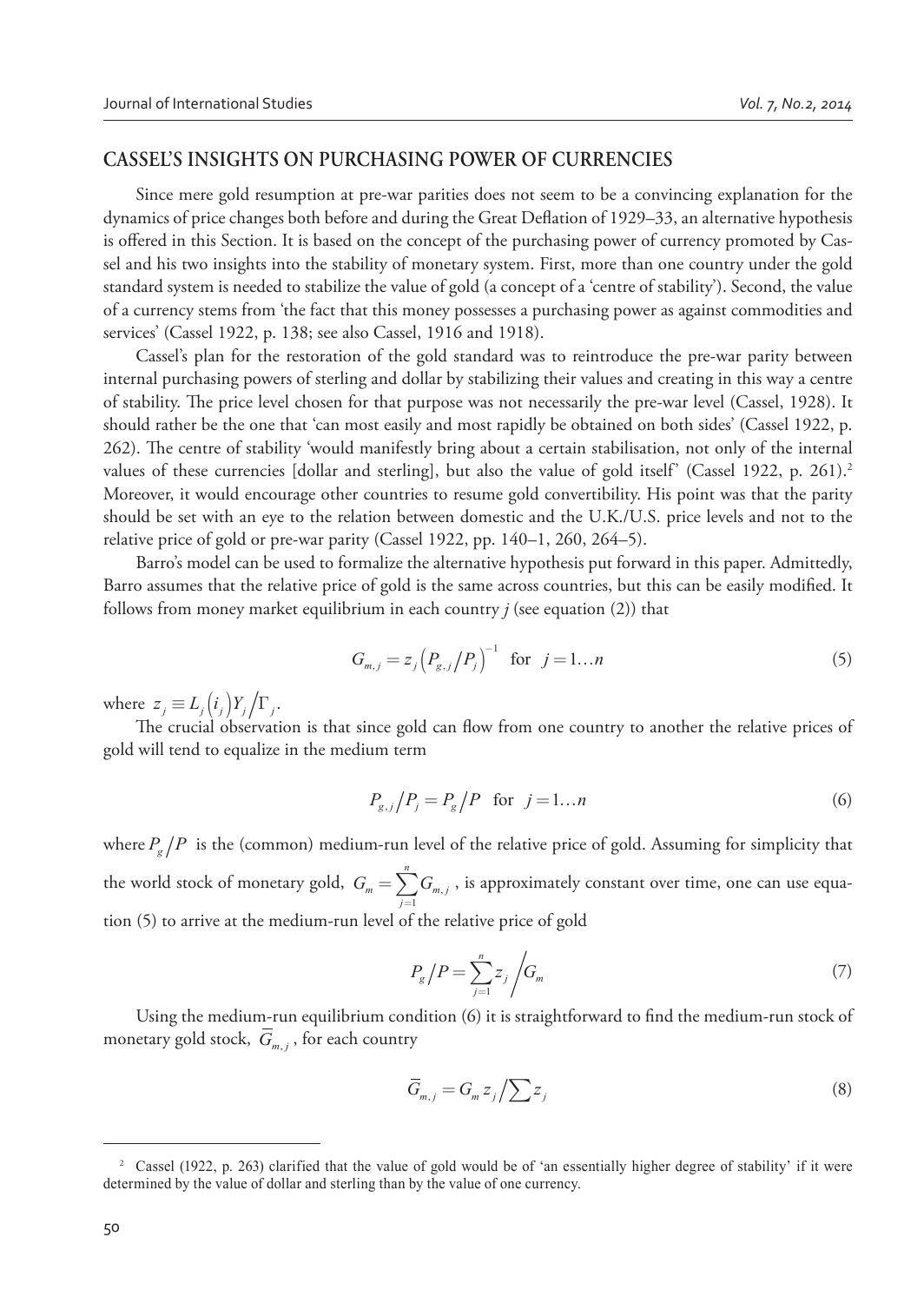Equations (5) and (8) imply that if the relative price of gold in a given country is above its medium-run level ( $P_{g,j}/P_j > P_g/P$ ) then the medium-run level of monetary gold stock is above actual stock  $(G_{m,j} > G_{m,j})$ . Thus, gold will flow into such a country putting a downward pressure on the relative price of gold. The opposite is true for a country with the relative price of gold below its medium-run level.

It is true that in the long run  $P_g/P$  will indeed return to its steady state level which—as demonstrated by Barro (1979)—does not depend on the monetary policy of a single or even all the countries under the gold standard. Such an adjustment, however, does not undermine the medium-run adjustment. Both these adjustment processes can work simultaneously.

Mazumder and Wood's hypothesis rests on the long-run adjustment process, whereas the alternative hypothesis rests on the medium-run adjustment. As it is clear from the analysis above, the medium-run adjustment process is driven by differences *between* countries and not *within* a given country. Thus, according to the alternative hypothesis under the gold standard the relative prices of gold gravitate to one another and not necessarily to the long-run level implied by the conventional gold standard model.

#### **TWO HYPOTHESES CONFRONTED**

Both hypotheses are presented in a similar way to facilitate their comparison and empirical analysis in the next Section.

Mazumder and Wood (2013) assume that the pre-war relative price of gold is an approximately good description of the steady state of  $\,P_{_g}/P$  . Thus, their hypothesis, denoted as  $\rm H_{_{\it MW}}$  can be summarised as

$$
H_{MW}: \pi_{j,t}^{MW} \to 100 \text{ where } \pi_{j,t}^{MW} \equiv \frac{P_{j,t}^{g}}{P_{j,t}} 100 \text{ for } j = 1...n
$$
 (9)

and all  $P$ *i*s and  $P$ 's are indices 1913 = 100. In other words, the post-war relative prices of gold were expected to return to the common pre-war level. Any deviation from this level would mean that gold was too cheap (expensive) and more deflation (inflation) was needed to restore the long-run equilibrium.

According to the alternative hypothesis, it is the relation between the relative prices of gold across countries that matters. It can be expressed as

$$
H_c: \pi_{j,t}^C \to 100 \text{ where } \pi_{j,t}^C \equiv \frac{P_{US,t}^s / P_{US,t}}{P_{j,t}^s / P_{j,t}} 100 \text{ for } j = 1...n
$$
 (10)

where the United States are treated as a baseline country. The ratio  $\pi^c_{j,t}$  is an equivalent to the real exchange rate of a currency *j* against the U.S. dollar. Since the real exchange rate compares purchasing power of two currencies, it is justified to say that the hypothesis  $\rm H_{\rm \scriptscriptstyle C}$  is focused on the relative purchasing power of a currency. The currency *j* is overvalued in real terms against the U.S. dollar if  $\pi_{j,t}^C$  is above 100. If so, one should expect deflation in that country in excess of that in the United States or at least lower inflation than in the United States in the medium run. The opposite would be true for a country with undervalued currency.

The hypotheses  $\mathrm{H}_{_{\mathit{MW}}}$  and  $\mathrm{H}_{_{\mathit{C}}}$  are not independent one from another: the former can be seen as a special case of the latter. The return of the relative price of gold to its pre-war level (H<sub>MW</sub>) is sufficient but not necessary for the convergence of relative purchasing powers  $(\rm H_{\it c})$ . Moreover, the convergence of relative purchasing powers (H $_{\rm \scriptscriptstyle C}$ ) is necessary but not sufficient for the return of the relative price of gold to its pre-war level (H*MW*). Because of these relations one can expect three basic empirical results. First, both hypotheses can be rejected by data suggesting that the gold standard model needs revision. Second, both can be supported by the empirical analysis. In such a case, long-run adjustment would be strong enough to explain the Great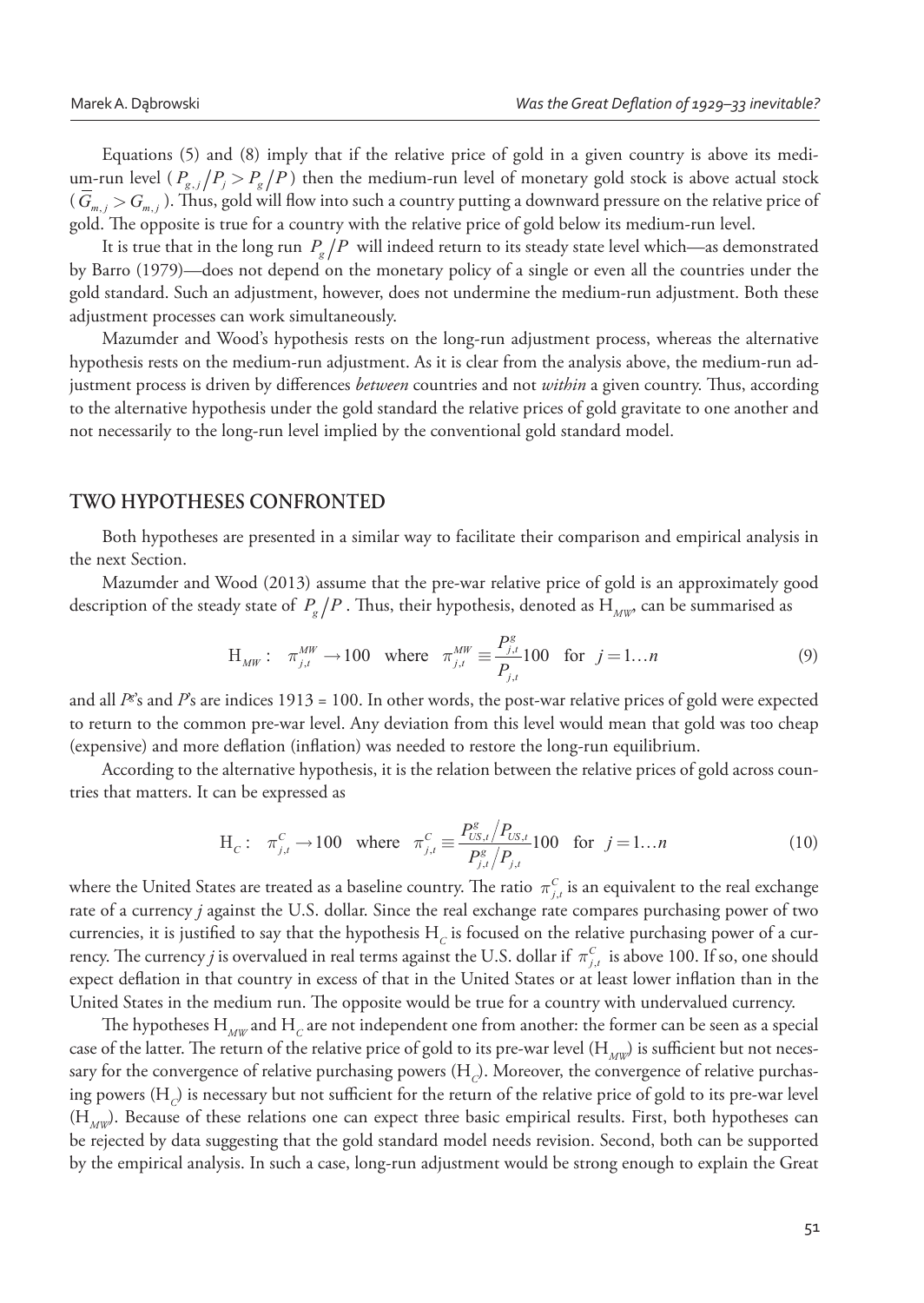Deflation, so the  $H_{\scriptscriptstyle MW}$  hypothesis should be given precedence over the alternative  $H_{\scriptscriptstyle C}$ . Third, empirical evidence can lend support to the  $\rm H_{_C}$  hypothesis and reject the  $\rm H_{_{MW}}$  hypothesis. This would suggest that the medium-run adjustment is robust with tight linkages between relative prices of gold across countries and the long-run adjustment is sluggish and cannot explain the Great Deflation.

The common feature of both hypotheses is that a certain ratio,  $\pi^{MW}_{j,t}$  or  $\pi^C_{j,t}$ , adjust to its equilibrium level. Thus, both imply the following price-adjustment equation:

$$
\Delta \pi_{j,t}^{\rm H} = \beta_0^{\rm H} + \beta_1^{\rm H} \left( \pi_{j,t-1}^{\rm H} - \overline{\pi} \right) + u_{j,t}^{\rm H}
$$
\n(11)

where  $H = MW$  for Mazumder and Wood's hypothesis and  $H = C$  for the hypothesis based on Cassel's insights. A constant  $\bar{\pi}$  is the equilibrium level, and under both hypotheses it is expected to be 100.

Two important restrictions on the parameters of equation (11) are imposed by each hypothesis. First,  $\beta_1^{\rm H}$  should be negative. Otherwise the adjustment would run in the wrong direction, i.e. any deviation of the relative price of gold or relative purchasing power of currency from their equilibrium levels would increase over time even if there were no disturbances ( $u_{j,t}^{\text{H}} = 0$ ). It is also important that  $\beta_1^{\text{H}}$  is large enough to imply a non-negligible speed of adjustment (economic significance). Second, since the equilibrium levels implied by both hypotheses are 100, i.e. the relative prices of gold return to their pre-war level (H<sub>MW</sub>) or they gravitate to one another (H<sub>c</sub>), coefficient  $\beta_0^{\text{H}}$  is expected to be insignificant. If it turns out to be significant then the implied equilibrium level would be  $\bar{\pi} - \beta_0^{\rm H} / \beta_1^{\rm H}$ . For instance, if  $\beta_0^{\rm H} > 0$  (and  $\beta_1^{\rm H} < 0$ ) then the implied equilibrium level is above the one suggested by the hypothesis.

#### **DATA AND EMPIRICAL RESULTS**

Annual data on the relative price of gold were collected for 26 countries: Argentina, Australia, Austria, Belgium, Bulgaria, Canada, Chile, Denmark, Egypt, France, Germany, Greece, Hungary, India, Italy, Japan, the Netherlands, New Zealand, Norway, Peru, South Africa, Spain, Sweden, Switzerland, the United Kingdom and the United States. The sample covers period of 1925–35. All the data are from various issues of the *Statistical Yearbook* published by the League of Nations.

Equation (11) resembles the equation used in unit root tests. Indeed, if  $\pi^H$  is a non-stationary *I*(1) process, then one should expect  $\beta_1^H$  to be insignificant. In other words, if a unit root is found in  $\pi^H$  the adjustment mechanism implied by the hypothesis H does not work and therefore the hypothesis should be rejected. Since the dataset covers 26 countries the relevant tests are panel unit root tests. The results are provided in Table 2.

The general finding from these tests is that the results are inconclusive for both relative price of gold and relative purchasing power. In specifications with the intercept only, the null of unit root is not rejected, but this is not the case in specification with the trend. Moreover, no matter which specification is used, the Levin, Lin and Chu tests suggest that both variables are stationary but the opposite is implied by the PP tests.

The ambiguity of the results could be related to the fact that unit root tests have low power to reject the (false) null of unit root. Thus, equation (11) is used to estimate directly  $\beta_1^H$  and then residuals,  $u_{j,t}^H$ , are checked for stationarity. The results for the period 1927–35 are presented in Table 3. Three alternative estimation methods have been used for each hypothesis: OLS, cross-section fixed effects and period fixed effects.<sup>3</sup> Regression (1) shows that the adjustment coefficient  $\beta_1$  is negative as expected but insignificant. Even

<sup>&</sup>lt;sup>3</sup> The random effect specification is rejected: p-values in Hausman test are less than 0.1 except the regression for relative purchasing power with random period effects (with p-value marginally greater than 0.1).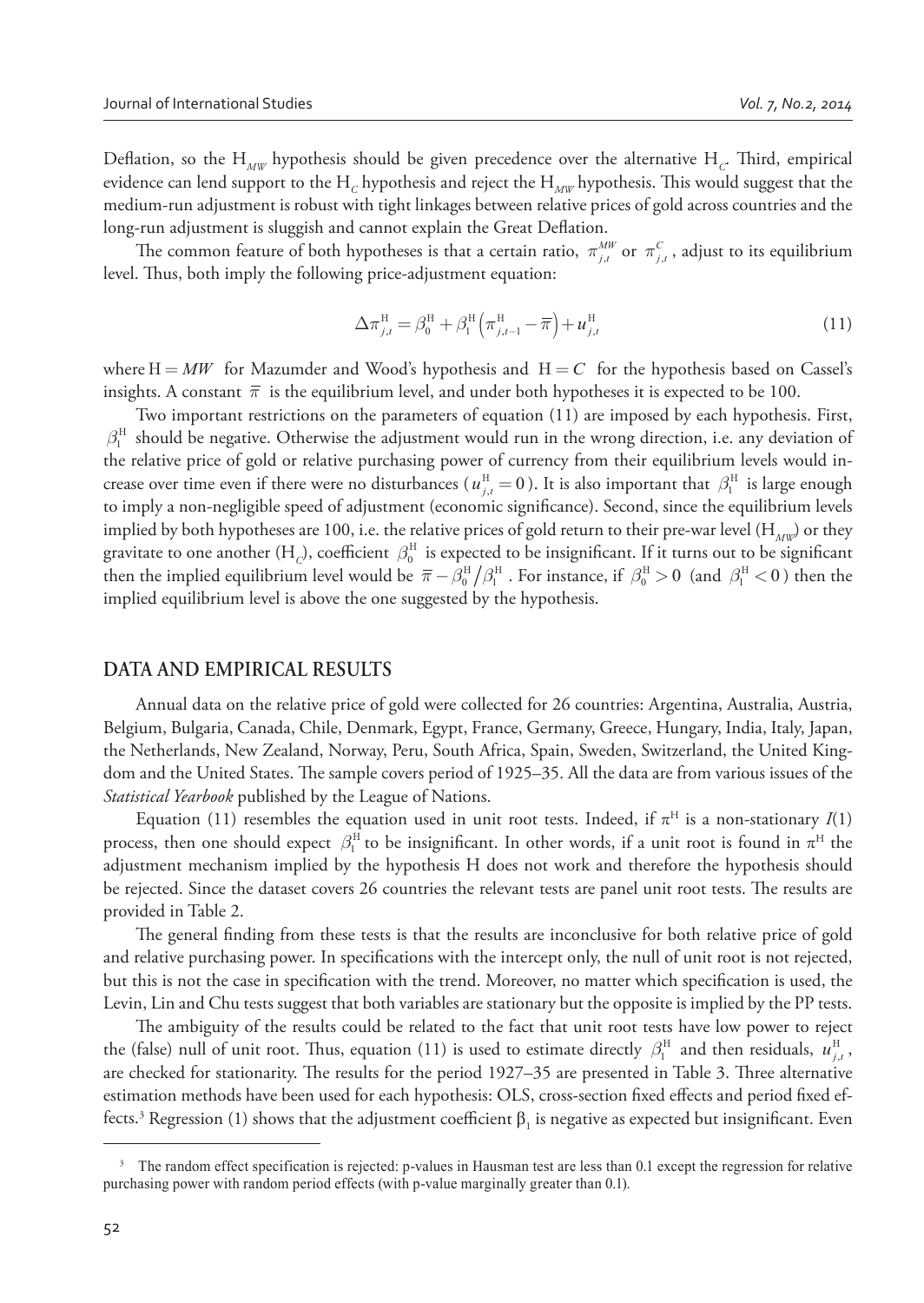if it were significant, the implied pace of adjustment would be very slow with the half-life of a shock more than six years. Thus, there is little empirical support for the H<sub>MW</sub> hypothesis. Results of the OLS regression (4) for the relative purchasing power are different: not only is adjustment statistically significant but the coefficient is large and important from an economic point of view. The half-life of a shock is slightly less than two years. The alternative hypothesis  $\mathrm{H}_{\mathnormal{C}}$  gains more support from the data.

Table 2

## Panel unit root tests for the relative price of gold and real exchange rate

|                                                        |              | Relative price of gold | Relative purchasing power |                        |  |  |  |  |  |
|--------------------------------------------------------|--------------|------------------------|---------------------------|------------------------|--|--|--|--|--|
| Test                                                   | Intercept    | Intercept and<br>trend | Intercept                 | Intercept and<br>trend |  |  |  |  |  |
| Null: Unit root (assumes common unit root process)     |              |                        |                           |                        |  |  |  |  |  |
| Levin, Lin and Chu t <sup>*</sup>                      | $-2.4235***$ | $-24.3864***$          | $-3.4035***$              | $-9.0773***$           |  |  |  |  |  |
| Breitung t-stat                                        |              | 2.0850                 |                           | $-2.1524$ **           |  |  |  |  |  |
| Null: Unit root (assumes individual unit root process) |              |                        |                           |                        |  |  |  |  |  |
| Im, Pesaran and Shin W-stat                            | 2.5304       | $-3.7583***$           | $-0.6302$                 | $-1.3898$ <sup>*</sup> |  |  |  |  |  |
| ADF - Fisher Chi-square                                | 24.4232      | $116.655***$           | 56.7032                   | 77.8710***             |  |  |  |  |  |
| PP - Fisher Chi-square                                 | 7.5378       | 14.3798                | 37.6095                   | 51.7670                |  |  |  |  |  |

Notes: tests are for the log of variable. Schwartz Information Criterion is used for lag length selection. ¨¨, ¨, ¨indicate statistical significance at 1, 5 and 10 per cent, respectively. Calculations performed with the Ev

Table 3

Competing hypotheses: relative price of gold adjustment to pre-war level (H<sub>MW</sub>) vs. adjustment to common level (H<sub>c</sub>), 1927–1935.

|                         | $H_{\mu\nu}$ : dependent variable:<br>log change in relative price of gold |                          | $H_c$ : dependent variable:<br>log change in real exchange rate |                             |                             |                          |
|-------------------------|----------------------------------------------------------------------------|--------------------------|-----------------------------------------------------------------|-----------------------------|-----------------------------|--------------------------|
|                         | $\left(1\right)$                                                           | (2)                      | (3)                                                             | (4)                         | (5)                         | (6)                      |
| Adjustment              | $-0.0976$<br>$(-1.5348)$                                                   | $-0.1143$<br>$(-1.5254)$ | $-0.2113**$<br>$(-2.4774)$                                      | $-0.2851***$<br>$(-2.7671)$ | $-0.5203***$<br>$(-3.0670)$ | $-0.2085**$<br>(-2.4495) |
| Intercept               | 0.0260<br>(1.0573)                                                         | 0.0248<br>(0.9033)       | $0.0375**$<br>(2.0830)                                          | $-0.0036$<br>$(-0.1671)$    | $-0.0092$<br>$(-0.4314)$    | $-0.0041$<br>$(-1.0841)$ |
| R-squared               | 0.20                                                                       | 0.25                     | 0.48                                                            | 0.11                        | 0.25                        | 0.47                     |
| Adj. R-squared          | 0.19                                                                       | 0.15                     | 0.45                                                            | 0.10                        | 0.15                        | 0.44                     |
| DW stat                 | 1.68                                                                       | 1.77                     | 1.69                                                            | 1.80                        | 1.88                        | 1.68                     |
| <b>Observations</b>     | 226                                                                        | 226                      | 226                                                             | 217                         | 217                         | 217                      |
| No. of countries        | 26                                                                         | 26                       | 26                                                              | 25                          | 25                          | 25                       |
| Fixed effects           | none                                                                       | cross-section            | period                                                          | none                        | cross-section               | period                   |
| Fixed effects<br>tests: |                                                                            |                          |                                                                 |                             |                             |                          |
| $F$ test                |                                                                            | 0.5352                   | $14.4117***$                                                    |                             | $1.5797**$                  | 17.7254***               |
| LR test                 |                                                                            | 14.7795                  | 97.0317***                                                      |                             | 39.4803**                   | 113.6559***              |

Notes: t-statistics are in brackets. The cross-section SUR (PCSE) method has been used to obtain robust standard errors (this estimator is robust to cross-equation (contemporaneous) correlation and heteroskedasticity). One lag of dependent variable is included to eliminate serial correlation. Null in the  $\tilde{F}$  test and likelihood ratio (LR) test is that the fixed effects are redundant.  $\cdots$ ,  $\ddots$  indicate statistical significance at 1, 5 and 10 per cent, respectively. Calculations performed with the Eviews 8.

Source: Author's regressions based on data collected from various issues of the *Statistical Year-book of the League of Nations* .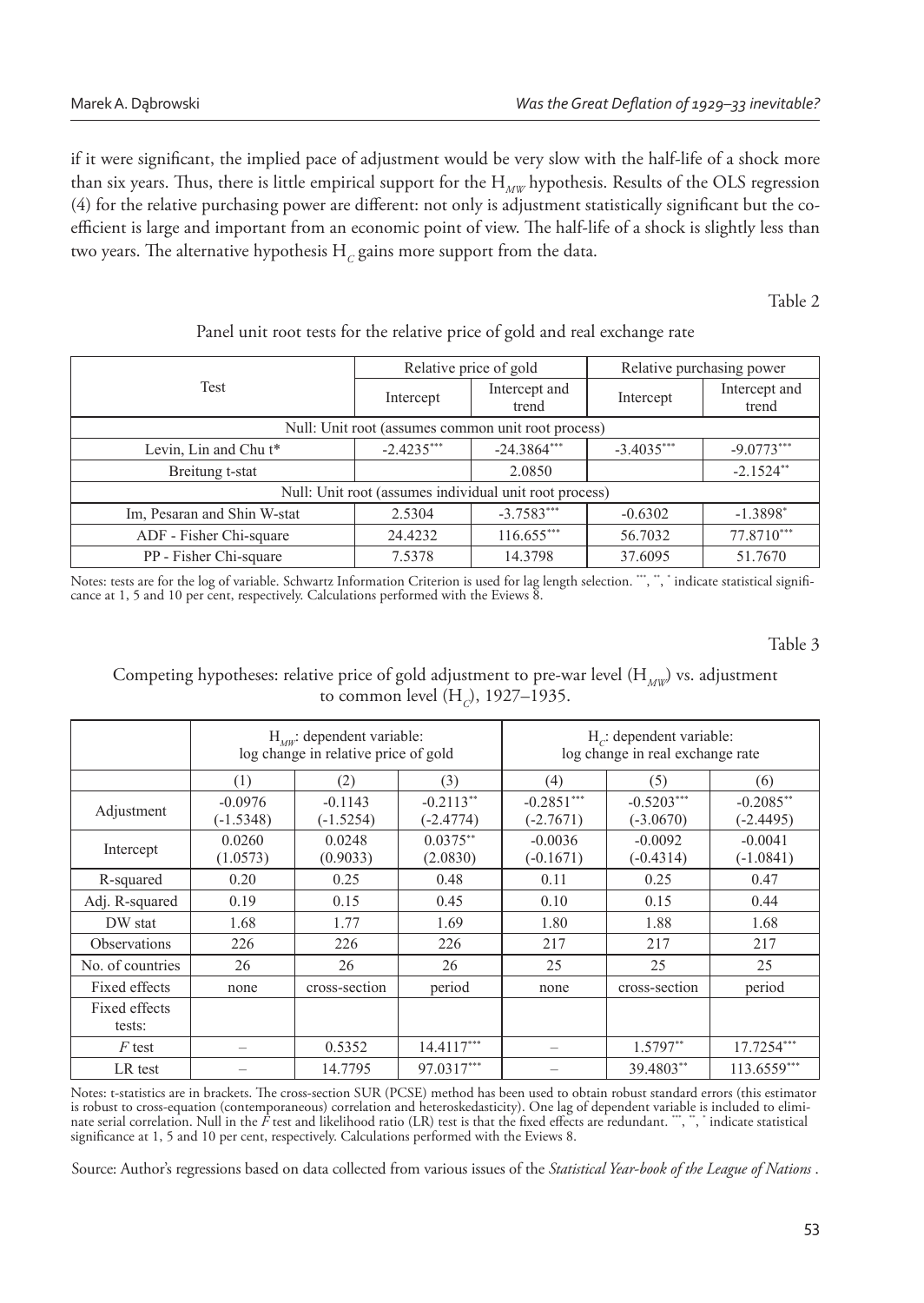Since the unexplained variation of the dependent variable is rather large in both regressions (R's-squared are low) it could be useful to add fixed effects. Thus, cross-section fixed effects are introduced in regressions (2) and (5). The picture, however, does not change substantially: the H<sub>MW</sub> hypothesis still receives less support than the alternative  $\rm H_{\mathcal C}$ . The speed of adjustment is greater in both cases with the half-life of a shock equal to less than six years for  $H_{_{\!M\!W}}$  and one year for  $H_{_{\!C}}$ . Tests of significance of fixed effects show that the effects are redundant in regression  $(2)$  but not in regression  $(5)$ .

Finally, the regressions with period fixed effects are run. The results of regressions (3) and (6) are quite similar one to another: adjustment speed is both statistically and economically significant (the half-life of a shock is slightly less than three years) and fixed effects are found not to be redundant. Before concluding that both hypotheses gain comparable support when this specification is used, it is worthwhile examining period fixed effects in more detail. Generally, they are supposed to account for any time-specific effect (Baltagi, 2005, p. 33). According to equation (11) they, together with the intercept  $\beta_0$ , modify the equilibrium level of variable  $\pi$ .

In Figure 1 such modified equilibrium levels of  $\pi$  *implied* by regressions (3) and (6) together with minus/plus two standard error bands are illustrated. Figure 1 covers the period in which the gold standard was fully in operation. According to the H<sub>MW</sub> hypothesis the restoration of the gold standard with pre-war parities was 'a sufficient explanation' of the Great Deflation (Mazumder and Wood, 2013). Thus, one would expect the implied equilibrium level of the relative price of gold to stay close to 100, i.e. the pre-war level. This, however, is not the case: the implied equilibrium was around 80 in 1929 and then jumped to more than 130 in 1930 (the degree of uncertainty around this estimate is large). The picture looks much more promising for the  $\mathrm{H}_c$  hypothesis: the implied equilibrium level of relative purchasing power was not only quite close to 100 but its fluctuations were moderate.



Notes: dotted lines are minus/plus 2 standard errors; delta method was used to derive standard errors.



All the regressions have been run on the shorter sample of 1927–1931, i.e. excluding the period when the international gold standard started to disintegrate after the sterling crisis in September 1931. The results are very similar to those in Table 3 (not reported).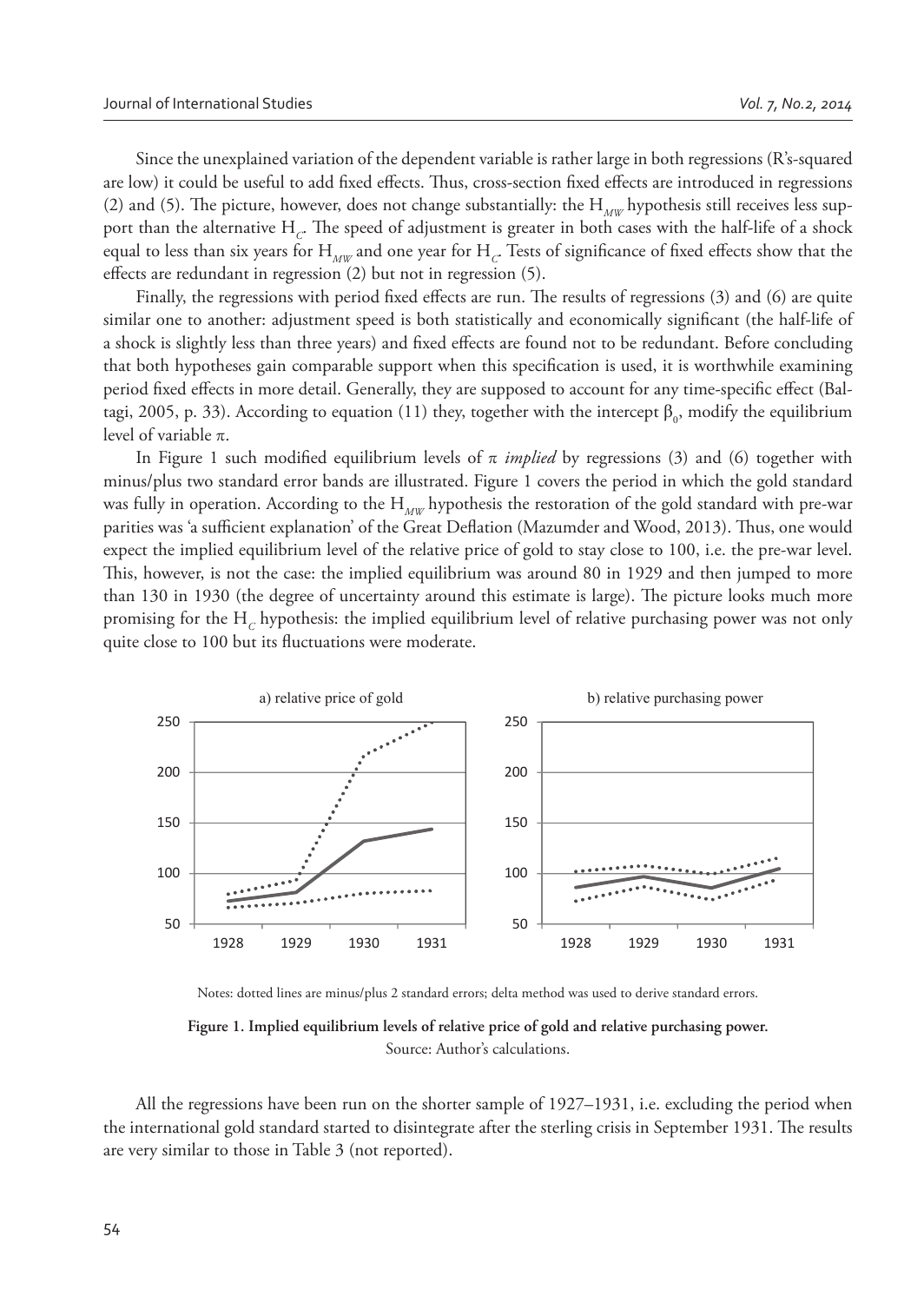Overall, empirical evidence supports the view that the relative prices of gold were not so much driven towards their pre-war levels as gravitated to those in other countries. The hypothesis  $\mathrm{H}_{_{C}}$ , therefore, provides a more accurate description of the actual price behaviour than the H<sub>MW</sub> hypothesis.

## **CONCLUSION**

This paper re-examines the hypothesis that the seeds of the Great Deflation of 1929–33 were sown by the central banks who decided to resume gold convertibility at pre-war parities. These were inappropriate and implied overvaluation of the currencies because the price levels were far above the levels recorded in 1914.

It is demonstrated that the adjustment mechanism implied by that hypothesis was far from being effective due to the sluggishness of changes in non-monetary demand and loose observance of the rules of the game of the gold standard by the central banks. Moreover, rough data on rates of change in the demand for non-monetary gold, changes in monetary gold stock and on deflation in four major economies do not lend support to the adjustment implied by that hypothesis.

The alternative hypothesis, that the relative prices of gold tended to gravitate to one another, is put forward. It builds on the conventional gold standard model and Cassel's insights on purchasing power of currency. Both hypotheses are tested empirically. It is found that long-run adjustment implied by Mazumder and Wood's hypothesis was rather weak, whereas the medium-run adjustment implied by the alternative hypothesis was indeed strong and robust. In other words, changes in the relative prices of gold were driven by the differences *between* countries and not *within* a given country (the *absolute* deviation from the pre-war level).

Though the results invalidate the hypothesis on the inevitability of the Great Deflation the interesting question about its causes remains. On the one hand, price movements were not driven by the *absolute* deviation from the pre-war level; on the other hand, the tendency of the relative prices of gold to attract one another says nothing about the changes of the common medium-run level of the relative price of gold. Thus, one needs to look for the explanation that clarifies what triggered the movement of the common mediumrun level of the relative price of gold, not only to its pre-war level but much above it. This is left for further research.

### **REFERENCES**

Baltagi, B. H. (2005), *Econometric analysis of panel data*, Chichester: John Wiley and Sons.

Barro, R. J. (1979), Money and the price level under the gold standard, *Economic Journal*, Vol. 89, 13–33.

Barsky, R. B., Summers, L. H. (1988), Gibson's paradox and the gold standard, *Journal of Political Economy*, Vol. 96, 528–50.

- Bernanke, B. (1995), The Macroeconomics of the Great Depression: A Comparative Approach, *Journal of Money, Credit, and Banking*, Vol. 27, No. 1, 1–28.
- Bernanke, B., James, H. (1991), The Gold Standard, Deflation, and Financial Crisis in the Great Depression: An International Comparison, in: Hubbard, G. R., ed., *Markets and Financial Crises*, Chicago and London: University of Chicago Press, pp. 33–68.

Cassel, G. (1916), The Present Situation of the Foreign Exchanges. *Economic Journal*, Vol. 26, 62–65.

Cassel, G. (1918), Abnormal Deviations of International Exchanges. *Economic Journal*, Vol. 28, 413–415.

Cassel, G. (1922), *Money and Foreign Exchange after 1914*, New York: Macmillan.